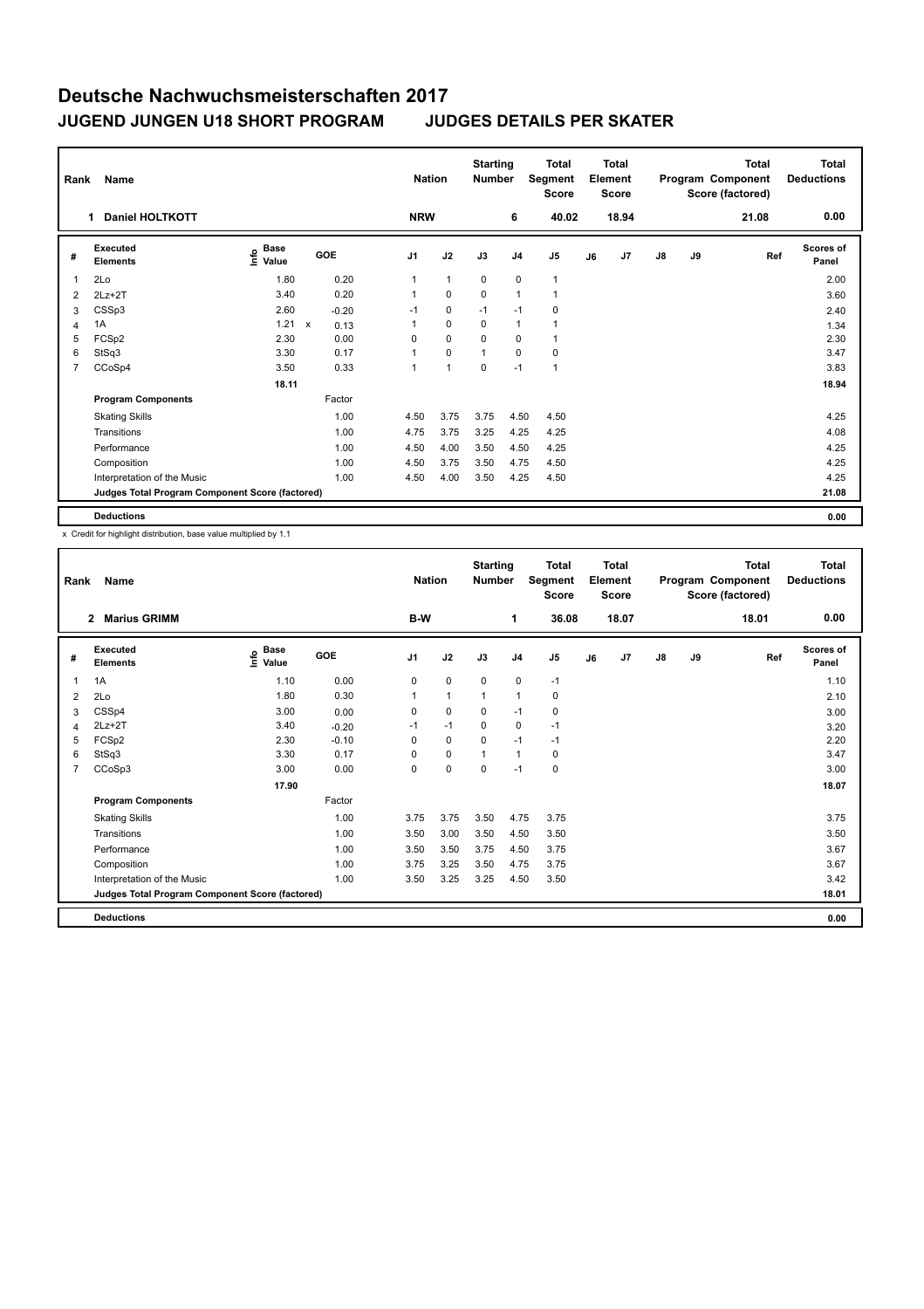|                                                 | Name<br>Rank                |                                             |                   |         |                | <b>Nation</b> | <b>Starting</b><br><b>Number</b> |                | <b>Total</b><br>Segment<br><b>Score</b> | <b>Total</b><br>Element<br><b>Score</b> |       | Program Component<br>Score (factored) |       | <b>Total</b> | <b>Total</b><br><b>Deductions</b> |
|-------------------------------------------------|-----------------------------|---------------------------------------------|-------------------|---------|----------------|---------------|----------------------------------|----------------|-----------------------------------------|-----------------------------------------|-------|---------------------------------------|-------|--------------|-----------------------------------|
|                                                 | <b>Simon BLATTNER</b><br>3  |                                             |                   |         | B-W            |               |                                  | 5              | 34.75                                   |                                         | 17.58 |                                       |       | 18.17        | 1.00                              |
| #                                               | Executed<br><b>Elements</b> | <b>Base</b><br>e <sup>Base</sup><br>⊆ Value | GOE               |         | J <sub>1</sub> | J2            | J3                               | J <sub>4</sub> | J <sub>5</sub>                          | J6                                      | J7    | J8                                    | J9    | Ref          | <b>Scores of</b><br>Panel         |
| 1                                               | 2Lo                         | 1.80                                        |                   | 0.00    | 0              | $\mathbf 0$   | 0                                | $-1$           | 0                                       |                                         |       |                                       |       |              | 1.80                              |
| 2                                               | $2F+2T$                     | 3.20                                        |                   | $-0.30$ | $-1$           | $-1$          | $-1$                             | $-1$           | $-1$                                    |                                         |       |                                       |       |              | 2.90                              |
| 3                                               | FCSp2                       | 2.30                                        |                   | $-0.20$ | $-1$           | $\mathbf 0$   | $-1$                             | 0              | $-1$                                    |                                         |       |                                       |       |              | 2.10                              |
| 4                                               | StSq3                       | 3.30                                        |                   | 0.00    | 0              | $\mathbf 0$   | 0                                | 0              | 0                                       |                                         |       |                                       |       |              | 3.30                              |
| 5                                               | CCoSp4                      | 3.50                                        |                   | 0.00    | 0              | $\mathbf 0$   | $\Omega$                         | $-1$           | 0                                       |                                         |       |                                       |       |              | 3.50                              |
| 6                                               | 1A                          | 1.21                                        | X                 | 0.00    | 0              | $\mathbf 0$   | $\Omega$                         | $\Omega$       | $\mathbf 0$                             |                                         |       |                                       |       |              | 1.21                              |
| $\overline{7}$                                  | CSSp3                       | 2.60                                        |                   | 0.17    | 0              | 1             | 1                                | 0              | $\pmb{0}$                               |                                         |       |                                       |       |              | 2.77                              |
|                                                 |                             | 17.91                                       |                   |         |                |               |                                  |                |                                         |                                         |       |                                       |       |              | 17.58                             |
|                                                 | <b>Program Components</b>   |                                             | Factor            |         |                |               |                                  |                |                                         |                                         |       |                                       |       |              |                                   |
|                                                 | <b>Skating Skills</b>       |                                             |                   | 1.00    | 3.50           | 3.50          | 3.50                             | 4.25           | 4.25                                    |                                         |       |                                       |       |              | 3.75                              |
|                                                 | Transitions                 |                                             |                   | 1.00    | 3.75           | 3.00          | 3.00                             | 4.00           | 4.00                                    |                                         |       |                                       |       |              | 3.58                              |
|                                                 | Performance                 |                                             |                   | 1.00    | 3.50           | 3.25          | 3.25                             | 4.50           | 4.25                                    |                                         |       |                                       |       |              | 3.67                              |
|                                                 | Composition                 |                                             |                   | 1.00    | 3.75           | 3.00          | 3.25                             | 4.50           | 4.00                                    |                                         |       |                                       |       |              | 3.67                              |
|                                                 | Interpretation of the Music |                                             |                   | 1.00    | 3.50           | 3.00          | 3.00                             | 4.00           | 4.00                                    |                                         |       |                                       |       |              | 3.50                              |
| Judges Total Program Component Score (factored) |                             |                                             |                   |         |                |               |                                  |                |                                         |                                         |       |                                       | 18.17 |              |                                   |
|                                                 | <b>Deductions</b>           |                                             | $-1.00$<br>Falls: |         |                |               |                                  |                |                                         |                                         |       |                                       |       |              | $-1.00$                           |

x Credit for highlight distribution, base value multiplied by 1.1

| Rank           | Name                                            | <b>Nation</b>                                                                          |         | <b>Starting</b><br><b>Number</b> |              | Total<br>Segment<br><b>Score</b> | <b>Total</b><br>Element<br><b>Score</b> |                |    |       | Total<br>Program Component<br>Score (factored) | <b>Total</b><br><b>Deductions</b> |       |                           |
|----------------|-------------------------------------------------|----------------------------------------------------------------------------------------|---------|----------------------------------|--------------|----------------------------------|-----------------------------------------|----------------|----|-------|------------------------------------------------|-----------------------------------|-------|---------------------------|
|                | 4 Franz WOLFF                                   |                                                                                        |         | <b>BAY</b>                       |              |                                  | $\mathbf{2}$                            | 32.46          |    | 14.20 |                                                |                                   | 18.26 | 0.00                      |
| #              | <b>Executed</b><br><b>Elements</b>              | $\overset{\circ}{\text{\sf E}}$ Base<br>$\overset{\circ}{\text{\sf E}}$ Value<br>Value | GOE     | J <sub>1</sub>                   | J2           | J3                               | J <sub>4</sub>                          | J <sub>5</sub> | J6 | J7    | $\mathsf{J}8$                                  | J9                                | Ref   | <b>Scores of</b><br>Panel |
| 1              | 1A                                              | 1.10                                                                                   | 0.20    | $\mathbf{1}$                     | $\mathbf{1}$ | $\mathbf{1}$                     | $\mathbf{1}$                            | $\mathbf{1}$   |    |       |                                                |                                   |       | 1.30                      |
| $\overline{2}$ | FCSp1                                           | 1.90                                                                                   | 0.00    | 1                                | $\mathbf 0$  | 0                                | $-1$                                    | 0              |    |       |                                                |                                   |       | 1.90                      |
| 3              | $2Lz+2T$                                        | 3.40                                                                                   | $-0.70$ | -2                               | $-3$         | $-3$                             | $-2$                                    | $-2$           |    |       |                                                |                                   |       | 2.70                      |
| 4              | 2Lo                                             | 1.80                                                                                   | 0.10    | $\mathbf 0$                      | $\mathbf{1}$ | $\mathbf 0$                      | $\mathbf{1}$                            | $\mathbf 0$    |    |       |                                                |                                   |       | 1.90                      |
| 5              | StSq2                                           | 2.60                                                                                   | $-0.50$ | 0                                | $-1$         | $-1$                             | $-1$                                    | $-1$           |    |       |                                                |                                   |       | 2.10                      |
| 6              | CCoSp1                                          | 2.00                                                                                   | 0.00    | 0                                | $\mathbf 0$  | $\mathbf 0$                      | 0                                       | 0              |    |       |                                                |                                   |       | 2.00                      |
| $\overline{7}$ | CSSp2                                           | 2.30                                                                                   | 0.00    | 0                                | $\mathbf 0$  | $\Omega$                         | $\mathbf 0$                             | $\mathbf 0$    |    |       |                                                |                                   |       | 2.30                      |
|                |                                                 |                                                                                        |         |                                  |              |                                  |                                         |                |    |       |                                                | 14.20                             |       |                           |
|                | <b>Program Components</b>                       |                                                                                        | Factor  |                                  |              |                                  |                                         |                |    |       |                                                |                                   |       |                           |
|                | <b>Skating Skills</b>                           |                                                                                        | 1.00    | 3.75                             | 3.00         | 3.25                             | 4.25                                    | 4.00           |    |       |                                                |                                   |       | 3.67                      |
|                | Transitions                                     |                                                                                        | 1.00    | 3.75                             | 3.00         | 3.25                             | 4.00                                    | 4.25           |    |       |                                                |                                   |       | 3.67                      |
|                | Performance                                     |                                                                                        | 1.00    | 3.75                             | 3.50         | 3.50                             | 3.75                                    | 4.00           |    |       |                                                |                                   |       | 3.67                      |
|                | Composition                                     |                                                                                        | 1.00    | 3.50                             | 3.00         | 3.25                             | 4.25                                    | 4.25           |    |       |                                                |                                   |       | 3.67                      |
|                | Interpretation of the Music                     |                                                                                        | 1.00    | 3.75                             | 3.25         | 3.00                             | 3.75                                    | 3.75           |    |       |                                                |                                   |       | 3.58                      |
|                | Judges Total Program Component Score (factored) |                                                                                        |         |                                  |              |                                  |                                         |                |    |       |                                                |                                   |       | 18.26                     |
|                | <b>Deductions</b>                               |                                                                                        |         |                                  |              |                                  |                                         |                |    |       |                                                |                                   |       | 0.00                      |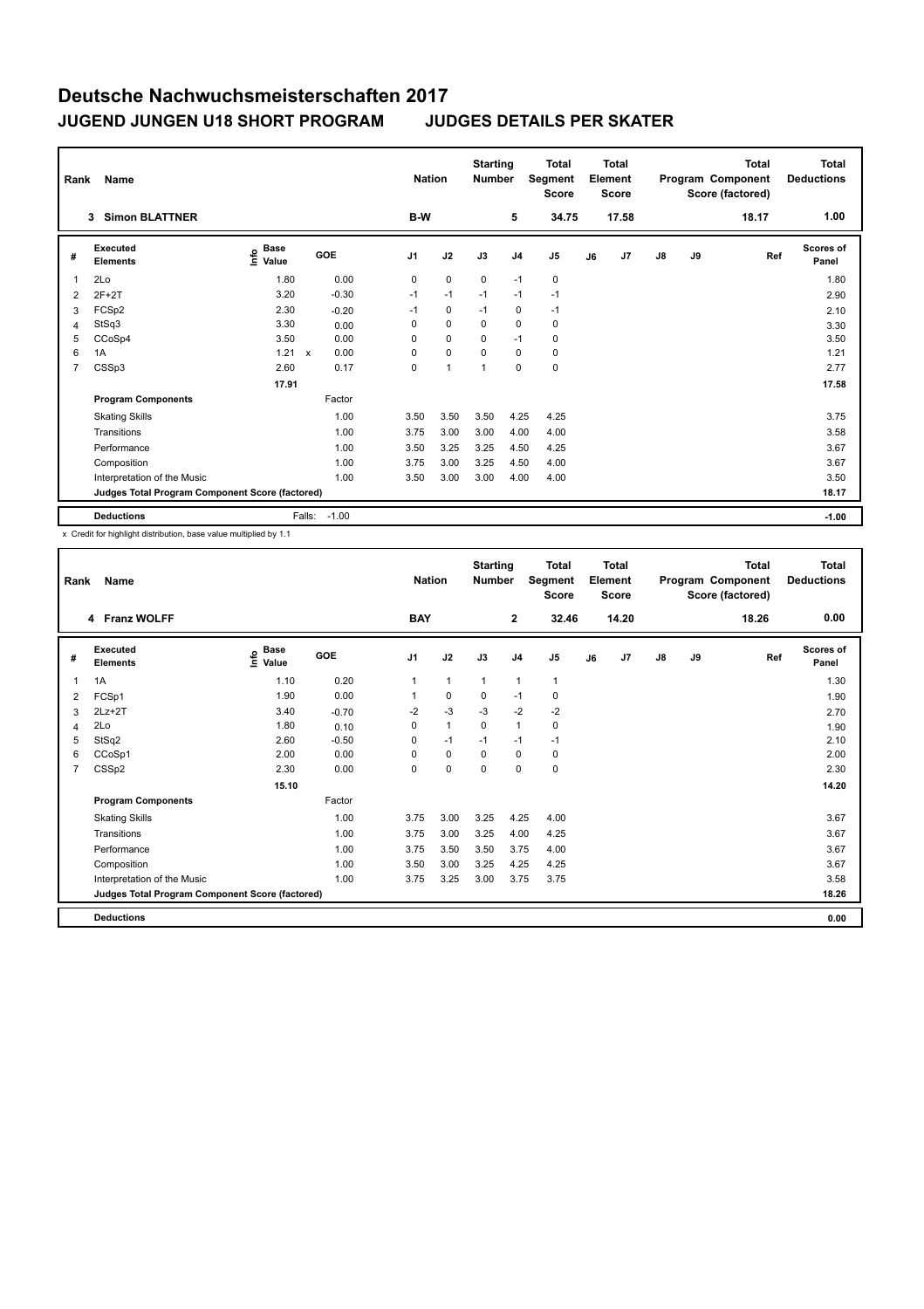| Name<br>Rank   |                                                 |                              |             |              |         | <b>Nation</b>  |              | <b>Starting</b><br><b>Number</b> |                | <b>Total</b><br>Segment<br><b>Score</b> | <b>Total</b><br>Element<br><b>Score</b> |       | <b>Total</b><br>Program Component<br>Score (factored) |    |       | Total<br><b>Deductions</b> |
|----------------|-------------------------------------------------|------------------------------|-------------|--------------|---------|----------------|--------------|----------------------------------|----------------|-----------------------------------------|-----------------------------------------|-------|-------------------------------------------------------|----|-------|----------------------------|
|                | 5 David WEIß                                    |                              |             |              |         | <b>BAY</b>     |              |                                  | 4              | 31.97                                   |                                         | 13.88 |                                                       |    | 18.09 | 0.00                       |
| #              | Executed<br><b>Elements</b>                     | e <sup>Base</sup><br>⊆ Value | <b>Base</b> |              | GOE     | J <sub>1</sub> | J2           | J3                               | J <sub>4</sub> | J <sub>5</sub>                          | J6                                      | J7    | $\mathsf{J}8$                                         | J9 | Ref   | Scores of<br>Panel         |
| $\overline{1}$ | 2Lo                                             |                              | 1.80        |              | 0.00    | 0              | $\mathbf 0$  | $\mathbf 0$                      | 0              | 0                                       |                                         |       |                                                       |    |       | 1.80                       |
| $\overline{2}$ | 1A                                              |                              | 1.10        |              | 0.00    | 0              | $\mathbf 0$  | 0                                | 0              | $\pmb{0}$                               |                                         |       |                                                       |    |       | 1.10                       |
| 3              | CCoSp3                                          |                              | 3.00        |              | 0.33    | $\mathbf{1}$   | $\mathbf{1}$ | $\mathbf 0$                      | 0              | $\overline{1}$                          |                                         |       |                                                       |    |       | 3.33                       |
| 4              | FCSp                                            |                              | 0.00        |              | 0.00    |                |              |                                  |                |                                         |                                         |       |                                                       |    |       | 0.00                       |
| 5              | StSq3                                           |                              | 3.30        |              | 0.00    | 0              | $\mathbf 0$  | $\mathbf 0$                      | 0              | 0                                       |                                         |       |                                                       |    |       | 3.30                       |
| 6              | $2Lz+2T<<$                                      | <<                           | 2.75        | $\mathbf{x}$ | $-0.90$ | $-3$           | $-2$         | $-3$                             | $-3$           | $-3$                                    |                                         |       |                                                       |    |       | 1.85                       |
| 7              | CSSp3                                           |                              | 2.60        |              | $-0.10$ | $-1$           | $\mathbf 0$  | $\mathbf{1}$                     | $\mathbf 0$    | $-1$                                    |                                         |       |                                                       |    |       | 2.50                       |
|                |                                                 |                              | 14.55       |              |         |                |              |                                  |                |                                         |                                         |       |                                                       |    |       | 13.88                      |
|                | <b>Program Components</b>                       |                              |             |              | Factor  |                |              |                                  |                |                                         |                                         |       |                                                       |    |       |                            |
|                | <b>Skating Skills</b>                           |                              |             |              | 1.00    | 4.00           | 2.75         | 3.25                             | 4.00           | 4.00                                    |                                         |       |                                                       |    |       | 3.75                       |
|                | Transitions                                     |                              |             |              | 1.00    | 3.75           | 2.50         | 3.50                             | 4.00           | 3.75                                    |                                         |       |                                                       |    |       | 3.67                       |
|                | Performance                                     |                              |             |              | 1.00    | 3.75           | 3.25         | 3.00                             | 4.00           | 3.50                                    |                                         |       |                                                       |    |       | 3.50                       |
|                | Composition                                     |                              |             |              | 1.00    | 3.75           | 2.75         | 3.25                             | 4.50           | 4.00                                    |                                         |       |                                                       |    |       | 3.67                       |
|                | Interpretation of the Music                     |                              |             |              | 1.00    | 3.50           | 2.75         | 3.25                             | 3.75           | 4.00                                    |                                         |       |                                                       |    |       | 3.50                       |
|                | Judges Total Program Component Score (factored) |                              |             |              |         |                |              |                                  |                |                                         |                                         |       |                                                       |    |       | 18.09                      |
|                | <b>Deductions</b>                               |                              |             |              |         |                |              |                                  |                |                                         |                                         |       |                                                       |    |       | 0.00                       |

<< Downgraded jump x Credit for highlight distribution, base value multiplied by 1.1

|                | Name<br>Rank                                    |         |                       |            |                | <b>Nation</b>  | <b>Starting</b><br><b>Number</b> |                | <b>Total</b><br><b>Total</b><br>Segment<br>Element<br><b>Score</b><br><b>Score</b> |    |       | Total<br>Program Component<br>Score (factored) |    |       | <b>Total</b><br><b>Deductions</b> |
|----------------|-------------------------------------------------|---------|-----------------------|------------|----------------|----------------|----------------------------------|----------------|------------------------------------------------------------------------------------|----|-------|------------------------------------------------|----|-------|-----------------------------------|
|                | <b>Hans-Alfons VOGEL</b><br>6                   |         |                       |            | <b>SAS</b>     |                |                                  | 7              | 28.84                                                                              |    | 11.26 |                                                |    | 18.58 | 1.00                              |
| #              | Executed<br><b>Elements</b>                     |         | $\sum_{i=1}^{n}$ Base | <b>GOE</b> | J <sub>1</sub> | J2             | J3                               | J <sub>4</sub> | J <sub>5</sub>                                                                     | J6 | J7    | $\mathsf{J}8$                                  | J9 | Ref   | <b>Scores of</b><br>Panel         |
| $\mathbf{1}$   | 1A                                              |         | 1.10                  | 0.13       | $\mathbf{1}$   | $\mathbf 0$    | $\mathbf 0$                      | $\mathbf{1}$   | $\mathbf{1}$                                                                       |    |       |                                                |    |       | 1.23                              |
| 2              | 2Lo                                             |         | 1.80                  | 0.30       | 1              | $\overline{1}$ | $\overline{1}$                   | $\mathbf 0$    | $\mathbf{1}$                                                                       |    |       |                                                |    |       | 2.10                              |
| 3              | $CoSp*$                                         | $\star$ | 0.00                  | 0.00       |                |                |                                  |                |                                                                                    |    |       |                                                |    |       | 0.00                              |
| $\overline{4}$ | $2Lz+1T*$                                       | $\star$ | 2.10                  | $-0.90$    | -3             | $-3$           | $-3$                             | $-3$           | -3                                                                                 |    |       |                                                |    |       | 1.20                              |
| 5              | FCSp2                                           |         | 2.30                  | $-0.30$    | $\Omega$       | $\mathbf 0$    | $-2$                             | $-2$           | $-1$                                                                               |    |       |                                                |    |       | 2.00                              |
| 6              | CSS <sub>p2</sub>                               |         | 2.30                  | 0.00       | 0              | $\mathbf 0$    | $-1$                             | $\mathbf 0$    | $\mathbf 0$                                                                        |    |       |                                                |    |       | 2.30                              |
| $\overline{7}$ | StSq2                                           |         | 2.60                  | $-0.17$    | 0              | $-1$           | $-1$                             | 0              | $\mathbf 0$                                                                        |    |       |                                                |    |       | 2.43                              |
|                |                                                 |         | 12.20                 |            |                |                |                                  |                |                                                                                    |    |       |                                                |    |       | 11.26                             |
|                | <b>Program Components</b>                       |         |                       | Factor     |                |                |                                  |                |                                                                                    |    |       |                                                |    |       |                                   |
|                | <b>Skating Skills</b>                           |         |                       | 1.00       | 3.75           | 3.75           | 3.50                             | 4.25           | 4.25                                                                               |    |       |                                                |    |       | 3.92                              |
|                | Transitions                                     |         |                       | 1.00       | 3.75           | 3.50           | 3.25                             | 4.25           | 4.50                                                                               |    |       |                                                |    |       | 3.83                              |
|                | Performance                                     |         |                       | 1.00       | 3.75           | 3.00           | 3.00                             | 3.75           | 4.00                                                                               |    |       |                                                |    |       | 3.50                              |
|                | Composition                                     |         |                       | 1.00       | 3.50           | 3.50           | 3.50                             | 4.25           | 4.50                                                                               |    |       |                                                |    |       | 3.75                              |
|                | Interpretation of the Music                     |         |                       | 1.00       | 3.75           | 3.00           | 3.25                             | 3.75           | 4.00                                                                               |    |       |                                                |    |       | 3.58                              |
|                | Judges Total Program Component Score (factored) |         |                       |            |                |                |                                  |                |                                                                                    |    |       |                                                |    |       | 18.58                             |
|                | <b>Deductions</b>                               |         | Falls:                | $-1.00$    |                |                |                                  |                |                                                                                    |    |       |                                                |    |       | $-1.00$                           |

\* Invalid element